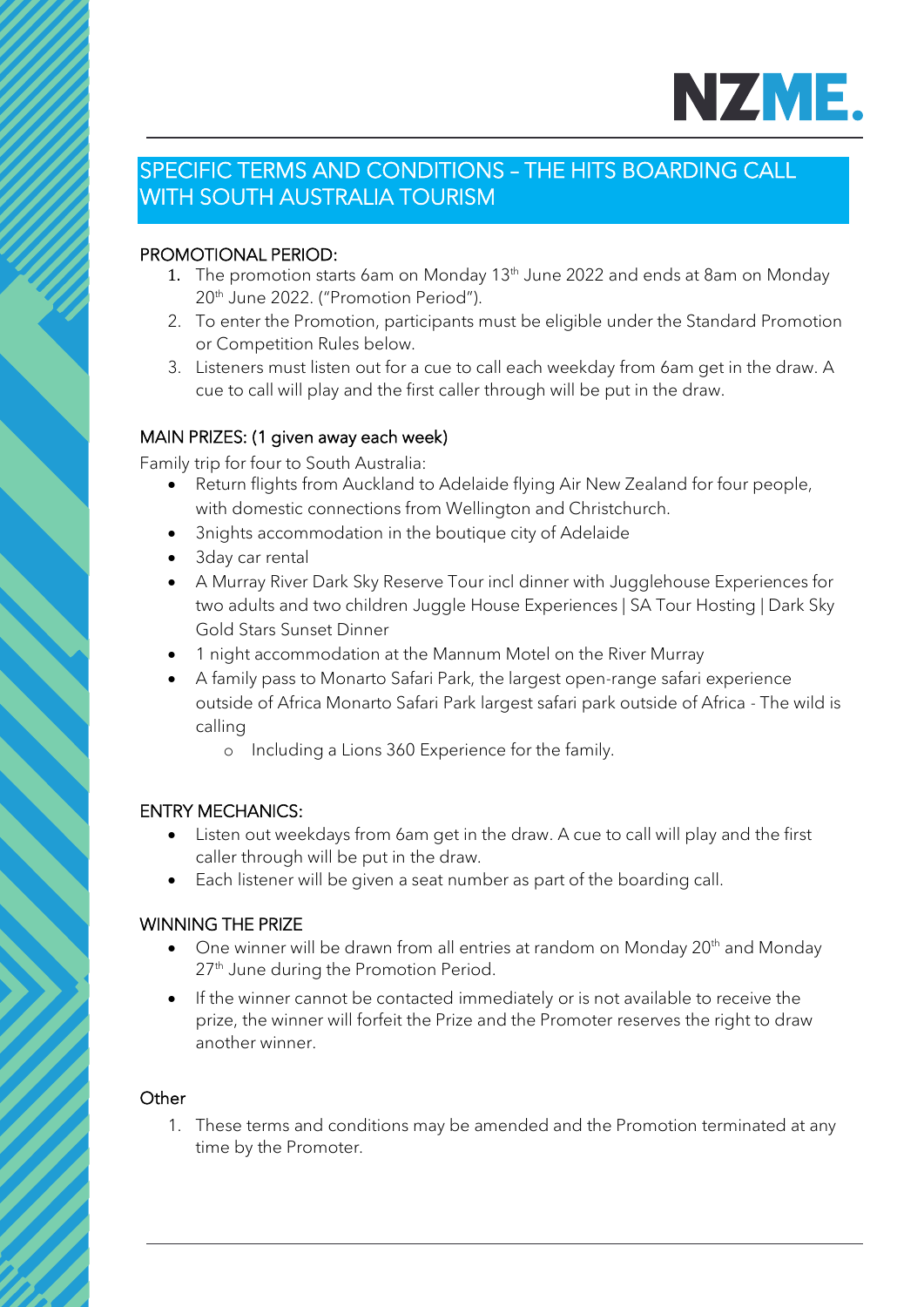- 2. The Promoter's decisions on all entry and promotion matters are final and no correspondence will be entered into.
- 3. The Promoter will collect and use, for the purpose of the promotion, your personal information. You have the right to request access to and correction of your personal information (where such information is readily retrievable by contacting The Hits).
- 4. Entry into this Promotion is deemed to be acceptance of these terms and conditions.
- 5. Please contact info@thehits.co.nz with any queries.

Note iHeart radio operates with a slight delay and as such listeners should be aware that cue to calls over this medium are not at real time.

## STANDARD PROMOTION OR COMPETITION RULES

#### **Definitions**

'NZME' means all companies in the NZME Group including but not limited to APN Holdings NZ Limited, NZME. Publishing Limited, NZME. Radio Limited, GrabOne Limited and all brands and operating companies controlled by or associated with those entities.

#### The 'Promoter' is NZME. 'Disqualified Participants' are:

- (a) all NZME employees, all employees of participating sponsors or promoters and/or advertising agencies and their Immediate Families;
- (b) all people under the age of 18 years
- (c) all people who have won a prize from the channel/station running this promotion in the last 14 days. If the previously won prize was valued at over \$1000 the winner must stand-down from entering for a period of 90 days.

'Immediate Families' include spouses, grandparents, parents, children, and grandchildren, whether by marriage, past marriages, remarriage, adoption, co-habitation or other family extension.

#### Entry

- **1.** These Promotion or Competition Rules ('the Rules') apply to all NZME Promotions or Competitions (collectively the 'Promotion') conducted on or off air and by means of any medium – on line, radio, print, or a connected device. The Rules may change from time to time.
- 2. If a particular Promotion has specific rules or terms ('the 'Specific Rules') those Specific Rules will apply if there is any inconsistency with the Rules.
- **3.** Unless otherwise stated in the Specific Rules registration, entry or vote is limited to 1 per person. Where multiple registrations, entries or votes are acceptable, each must be made separately.
- **4.** Entry into the Promotion is deemed to be acceptance of the Rules and the Specific Rules and confirmation that the entrant has the necessary authority (for example from the bill payer or owner of a telephone) to enter the Promotion.
- **5.** No purchase is necessary to win or participate in the Promotion, unless specified in the Specific Rules.
- **6.** The Promotion is open to New Zealand Residents only. Disqualified Participants may not enter in the Promotion.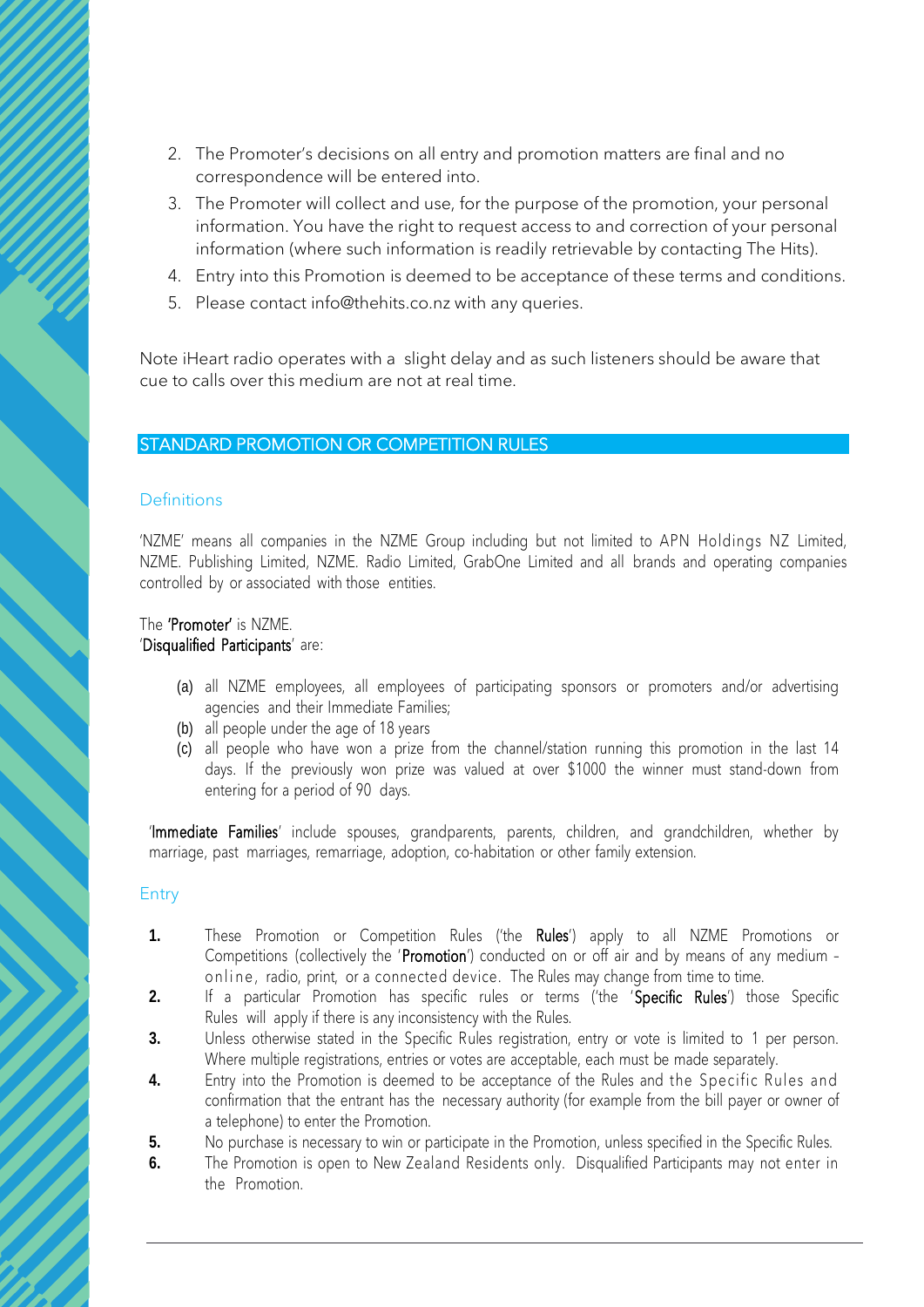- **7.** NZME reserves the right to exclude any person from participating in the Promotion on reasonable grounds.
- 8. NZME reserves the right to refuse to award any prize to an entrant who NZME decides (in its sole discretion) has violated the Rules (including the Specific Rules), gained unfair advantage in participating in the Promotion or won using fraudulent means.
- **9.** By participating, entrants grant NZME exclusive permission to use their names, characters, photographs, videos, voices and likeness in connection with the Promotion and for future promotion and marketing purposes and waive any claims to royalty, right or remuneration for such use.
- **10.** All entrant personal details must be valid and up to date and will be held by NZME and may be used for the purpose of the Promotion and for future promotion and marketing purposes in accordance with NZME Privacy Policy (see www.NZME.co.nz) unless otherwise directed by contestants at the time of entry.
- **11.** Personal information provided at the time of entry is presumed to be true and, in the case of text or email notification – active, through to and beyond the date of the Promotion's completion.
- **12.** Where the Promotion involves texting, the following apply:
	- a) Standard sms text charges will apply, unless otherwise stated in the Specific Rules and will depend on the entrant's particular plan or agreement with their phone service provider;
	- b) Any form of automated text message is invalid;
	- c) The telephone number from which the entry was made will be stored in a database. The entrant has a two-business-day period from the time of entry to request removal from the database. If no request is made it is deemed acceptance that the information can be used for future promotion and marketing purposes; and
	- d) NZME takes no responsibility for text costs incurred after the Promotion has closed as stipulated in the Specific Rules.

## Winning the Prize

- **13.** Only the person who originally entered the Promotion can be awarded the prize (the 'Winner').
- **14.** The Winner will be determined in the manner set out in the Rules or the Specific Rules if not specified then as determined by the Promoter who shall for this purpose be deemed the judge (the 'Judge').
- **15.** The Judge's determination of the Winner will be final and no correspondence will be entered into.
- **16.** The Winner will be notified by email, phone (voice or text), mail or in person and must be available for the preparation of all publicity that may be required by NZME. Where attempts to contact the Winner fail (eg when the Winner cannot be contacted by phone after three attempts or mail sent is returned) the Judge will select another winner. If, after successful notification, the prize is not collected within two months of being announced it will be regarded as forfeit. (Note: 3 attempts to contact the Winner will include individual calls to any numbers provided at the time of entry. However, should the prize's total worth equal less than NZD\$250 and be a live-to-air draw, only one failed attempt at contact will be acceptable before the Judge selects another winner.)
- **17.** The Prize is not redeemable for cash or transferable. No other family members, friends, office associates or any other person will be able to participate on the Winner's behalf. In the event that the Prize specified in the Competition becomes unavailable for any reason the Promoter may substitute a prize of like or equal value.
- **18.** Where the Winner is required to claim the prize in person, they must provide proper identification (eq driver's licence, passport, birth certificate). If the Winner is under the age of 18 years their parent or legal guardian must accompany the Winner or give their prior written consent to the award of the Prize.
- **19.** The Winner takes the Prize entirely at his/her own risk and indemnifies NZME in respect of any claim for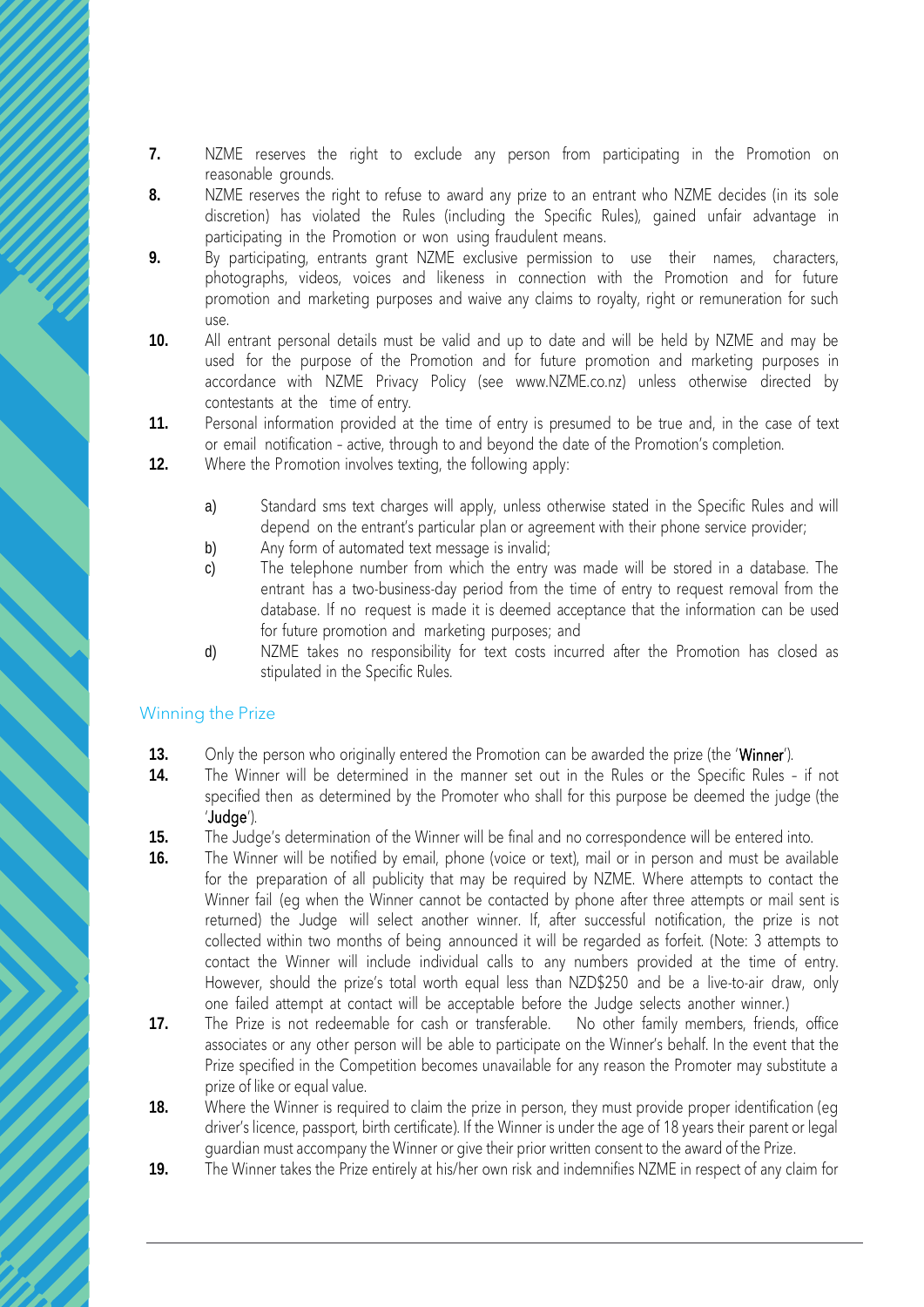any accident, injury, property damage or loss of life that may occur in connection with the prize. The Winner is responsible for all insurance, tax or other costs that may be associated with the Prize. Where the Prize has associated terms and conditions the Winner accepts the Prize subject to those terms and conditions and restrictions.

- **20.** Where the Prize includes air travel and/or accommodation, either international or domestic (the 'Travel Prize'):
	- (1) the Winner MUST have valid documentation, including but not limited to valid passports and Visas, which meet the requirements of immigration and other government authorities at every destination.
		- (a) Any fines, penalties, payments or expenditures incurred as a result of such documents not meeting the requirements of those authorities (including any costs associated with delay, will be the sole responsibility of the Winner).
		- (b) When the Travel Prize includes travel to or through the United States, it is the Winner's responsibility when travelling into or through (transiting included) the United States under the Visa Waiver Program to apply for an Electronic System for Travel Authorisation (ESTA) no later than 72 hours prior to departure if required. The winner must visit the US Department of Homeland Security website and fill in the required information. The cost of the ESTA is the sole responsibility of the Winner.
		- (2) The Winner and their travelling companion (if applicable) must travel together at all times. The Winner is responsible for transport from their residence to their nearest international airport for flight departure and from their nearest international airport to their residence upon returning to New Zealand.
		- (3) Flight tickets are available on the regular scheduled services of each airline and are subject to seasonal embargos. The flight itinerary may have to be adjusted depending on the airline's departure city and their current flight schedule. Unless otherwise specified, the air travel is economy class.
		- (4) Any changes to travel dates or additional accommodation outside the travel period specified in the Travel Prize details, made by the winner, which incur additional costs, are to be paid by the Travel Prize winner.
		- (5) Unless explicitly stated in the Specific Rules, the Winner will be responsible for expenses including, but not limited to, spending money, meals, drinks, transport, laundry charges, activities, incidentals, taxes (excluding departure and any other flight associated taxes included within the Travel Prize), gratuities, services charges, passports, visas, travel insurance and all other ancillary costs associated with redeeming the Travel Prize. The Winner must obtain travel insurance to protect themselves against additional costs incurred in the event of unforeseen circumstances.
		- (6) The Travel Prize is not transferable or exchangeable and cannot be redeemed for cash. The Travel Prize must be taken as stated in the Specific Rules and no compensation will be payable if the Winner is unable to use the Travel Prize as stated. For the avoidance of doubt, if the Winner is, for whatever reason, unable to travel on a nominated date during this period, whether the failure was due to reasons beyond the Winner's control or otherwise, then the Winner will forfeit the Travel Prize.
		- (7) The Promoter makes no representation as to safety, conditions and other issues that may exist at any destination. International travel advice can be obtained from various sources, including government, local consular offices and the web site of the New Zealand Ministry of Foreign Affairs and Trade. The winner accepts the Travel Prize at their own risk.
		- (8) All travel is subject to the terms, conditions and restrictions of the Travel Prize service providers. Any travelling companion included in the Travel Prize (if applicable) accepts the Travel Prize subject to these terms, conditions and restrictions as if references to the Winner in the relevant clauses were to the travelling companion. The Winner and their travelling companion must sign